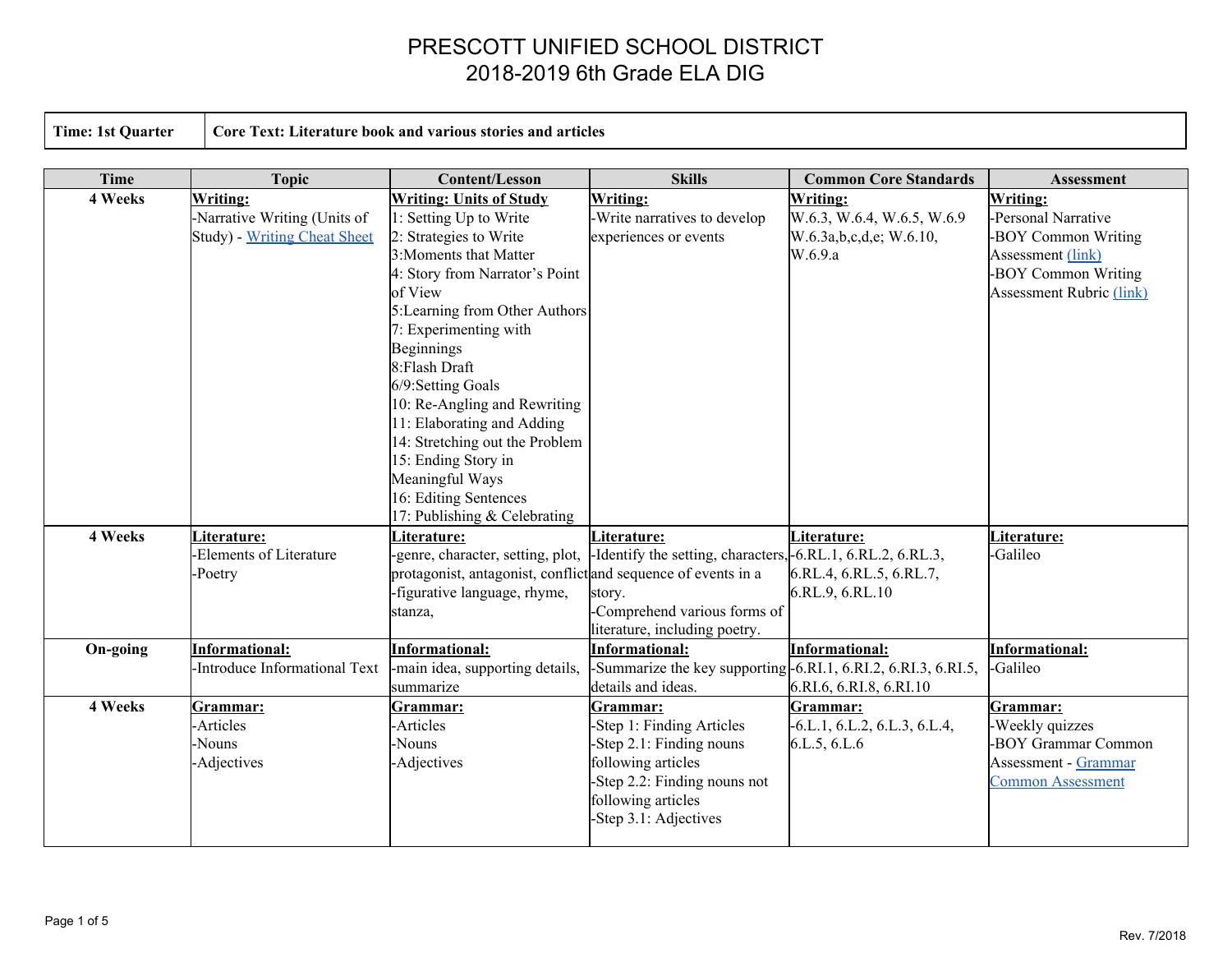|  |  | <b>Time: 2nd Quarter</b> |
|--|--|--------------------------|
|--|--|--------------------------|

**Time: 2nd Quarter Core Text: Literature book and various stories and articles**

| <b>Time</b> | <b>Topic</b>                  | <b>Content/Lesson</b>                                                                                | <b>Skills</b>                                   | <b>Common Core Standards</b>       | Assessment            |
|-------------|-------------------------------|------------------------------------------------------------------------------------------------------|-------------------------------------------------|------------------------------------|-----------------------|
| 4 Weeks     | Writing:                      | <b>Writing: Units of Study</b>                                                                       | Writing:                                        | Writing:                           | Writing:              |
|             | -Informational Writing (Units | 1: Engaging in a Topic                                                                               | -Write informative texts to                     | $-6. W.2, 6. W.3, 6. W.4, 6. W.5,$ | -Egypt Report         |
|             |                               | of Study) - Writing Cheat Sheet <sup>2</sup> : Reading for a Wide View of examine and convey complex |                                                 | 6.W.6, 6.W.7, 6.W.8, 6.W.9,        |                       |
|             |                               | a Topic: Egypt                                                                                       | ideas and information clearly.                  | 6.W.10                             |                       |
|             |                               | 3: Preparing to Write                                                                                |                                                 |                                    |                       |
|             |                               | <b>Informational Essays</b>                                                                          |                                                 |                                    |                       |
|             |                               | 4: Using Prior Knowledge                                                                             |                                                 |                                    |                       |
|             |                               | 7: Constructing Texts with                                                                           |                                                 |                                    |                       |
|             |                               | Solid Info                                                                                           |                                                 |                                    |                       |
|             |                               | 8: Research: Gathering Specific                                                                      |                                                 |                                    |                       |
|             |                               | Info                                                                                                 |                                                 |                                    |                       |
|             |                               | 9: Writing with Detail                                                                               |                                                 |                                    |                       |
|             |                               | 10: Sentence Complexity                                                                              |                                                 |                                    |                       |
|             |                               | 11: Using Text Features                                                                              |                                                 |                                    |                       |
|             |                               | 13: Quoting                                                                                          |                                                 |                                    |                       |
|             |                               | 14: Publishing & Celebration                                                                         |                                                 |                                    |                       |
| On-going    | Literature:                   | Literature:                                                                                          | Literature:                                     | Literature:                        | Literature:           |
|             | -Poetry Structures            | -lyric poem, narrative poem,                                                                         | Identify and comprehend                         | $-6.RL.1, 6.RL.2, 6.RL.3,$         | -Galileo              |
|             |                               | description poem                                                                                     | various poetic structures.                      | 6.RL.4, 6.RL.5, 6.RL.6,            |                       |
|             |                               |                                                                                                      |                                                 | 6.RL.7, 6.RL.9, 6.RL.10            |                       |
| 4 Weeks     | <b>Informational:</b>         | <b>Informational:</b>                                                                                | <b>Informational:</b>                           | <b>Informational:</b>              | <b>Informational:</b> |
|             | -Analyze Informational Text   | -main idea, supporting details,                                                                      | -Determine the main ideas or                    | -6.RI.1, 6.RI.2, 6.RI.3, 6.RI.4,   | -Galileo              |
|             | -Introduce Argumentative      | summarize                                                                                            | themes of a text and analyze                    | 6.RI.5, 6.RI.6, 6.RI.7, 6.RI.9,    |                       |
|             | Articles                      | -author's purpose, point of                                                                          | their development                               | 6.RI.10                            |                       |
|             |                               | view, argument, claims, citing                                                                       | -Summarize the key supporting                   |                                    |                       |
|             |                               | evidence                                                                                             | details and ideas.                              |                                    |                       |
|             |                               |                                                                                                      | Identify and evaluate specific                  |                                    |                       |
|             |                               |                                                                                                      | claims in a text and cite                       |                                    |                       |
|             |                               |                                                                                                      | evidence                                        |                                    |                       |
| 4 Weeks     | Grammar:                      | <u>Grammar:</u>                                                                                      | Grammar:                                        | Grammar:                           | Grammar:              |
|             | -Adjectives                   | -Adjectives                                                                                          | -Step 3.2: Double Adjectives                    | $-6.L.1, 6.L.2, 6.L.3, 6.L.4,$     | -Weekly quizzes       |
|             | -Prepositions                 | -Prepositions                                                                                        | -Step 4.1: Identify Prepositions $6.L.5, 6.L.6$ |                                    |                       |
|             | -Prepositional Phrases        | -Prepositional Phrases                                                                               | Step 4.2: Prepositional Phrases                 |                                    |                       |
|             |                               |                                                                                                      | -Step 4.3: Using prepositions to                |                                    |                       |
|             |                               |                                                                                                      | identify nouns                                  |                                    |                       |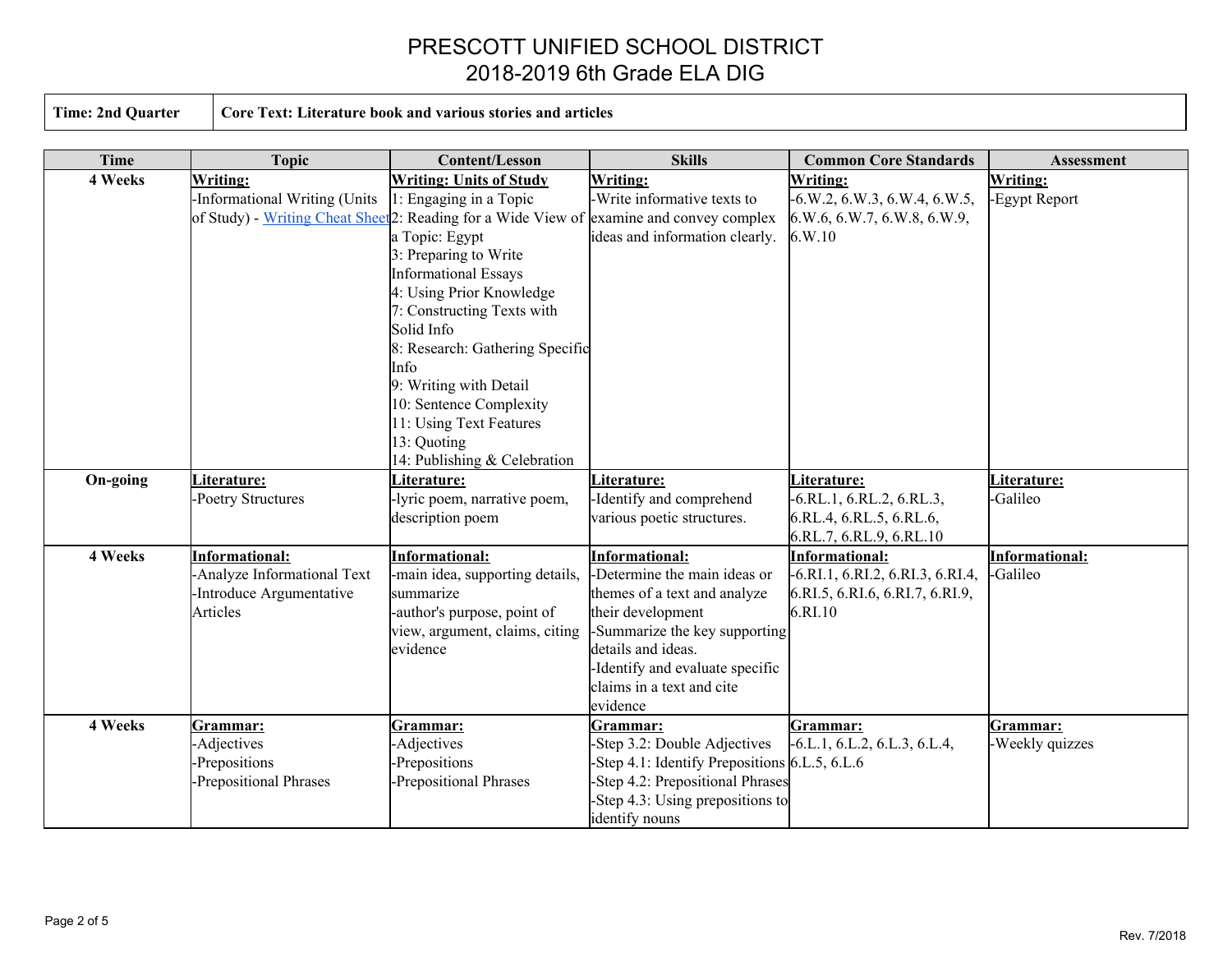**Time: 3rd Quarter Core Text: Literature book and various stories and articles**

| <b>Time</b> | <b>Topic</b>                                                              | <b>Content/Lesson</b>                                                                                                                                                                                                                                                                                                                                                                                                                                                                                                                                                                                                                                                      | <b>Skills</b>                                                                                                                                                                                   | <b>Common Core Standards</b>                                                                    | Assessment                  |
|-------------|---------------------------------------------------------------------------|----------------------------------------------------------------------------------------------------------------------------------------------------------------------------------------------------------------------------------------------------------------------------------------------------------------------------------------------------------------------------------------------------------------------------------------------------------------------------------------------------------------------------------------------------------------------------------------------------------------------------------------------------------------------------|-------------------------------------------------------------------------------------------------------------------------------------------------------------------------------------------------|-------------------------------------------------------------------------------------------------|-----------------------------|
|             | Writing:                                                                  | <b>Writing: Units of Study</b>                                                                                                                                                                                                                                                                                                                                                                                                                                                                                                                                                                                                                                             | Writing:                                                                                                                                                                                        | Writing:                                                                                        | Writing:                    |
|             | -Argumentative Writing -<br><b>Writing Cheat Sheet</b>                    | Lesson 1: Essay bootcamp<br>(Modify - Flash draft using a real<br>world topic important to them.)<br>Lesson 2: Growing Big Ideas<br>(Modify: Generate ideas for an<br>essay about real world problems -<br>possible articles to choose from)<br>Lesson 4: Crafting Claims<br>Lesson 5: Conveying Evidence<br>Lesson 6: Study a Mentor Text<br>(Modify: Need mentor texts<br>addressing real world issues)<br>Lesson 7: Revising Essays,<br>Analyze & Cite Evidence<br>Lesson 10: First Impressions and<br>Closing Remarks (Modified to<br>experiment with hooks $\&$<br>conclusions)<br>Lesson 11: Quoting Texts<br>Lesson 15: Applying what you<br>have learned to revise | -Write arguments to support<br>claims in an analysis of topics<br>or texts, using valid reasoning<br>and relevant and sufficient<br>evidence.                                                   | $-6. W.1, 6. W.3, 6. W.4, 6. W.5,$<br>6.W.6, 6.W.10                                             | -Argumentative Essay        |
| On-going    | Literature:<br>-Elements of Literature<br>-Poetry                         | 17. Celebrating Literary Essays<br>Literature:<br>-Theme, mood, tone<br>Figurative language                                                                                                                                                                                                                                                                                                                                                                                                                                                                                                                                                                                | Literature:<br>-Determine a theme or central<br>idea of a text and how it is<br>conveyed through particular                                                                                     | Literature:<br>$-6.RL.1, 6.RL.2, 6.RL.3,$<br>6.RL.4, 6.RL.5, 6.RL.6,<br>6.RL.7, 6.RL.9, 6.RL.10 | Literature:<br>-Galileo     |
|             | <b>Informational:</b>                                                     |                                                                                                                                                                                                                                                                                                                                                                                                                                                                                                                                                                                                                                                                            | details                                                                                                                                                                                         | <b>Informational:</b>                                                                           | Informational:              |
|             | -Argumentative/Persuasive                                                 | <b>Informational:</b><br>-author's purpose, point of<br>view, argument, claims<br>propaganda, bandwagon,<br>testimonial, loaded words                                                                                                                                                                                                                                                                                                                                                                                                                                                                                                                                      | <b>Informational:</b><br>-Evaluate the argument and<br>specific claims in a text,<br>including the validity of the<br>reasoning as well as the<br>relevance and sufficiency of<br>the evidence. | $-6.RI.1, 6.RI.2, 6.RI.3, 6.RI.5,$<br>6.RI.6, 6.RI.8, 6.RI.10                                   | -Galileo                    |
| 4 Weeks     | Grammar:<br>-Prepositions<br>-Nouns<br>-Subjects<br>-Predicates<br>-Verbs | Grammar:<br>Prepositions<br>Nouns-<br>-Subjects<br>-Predicates<br>-Verbs                                                                                                                                                                                                                                                                                                                                                                                                                                                                                                                                                                                                   | Grammar:<br>-Step 5: Cleaning up between<br>prepositions and nouns<br>-Step 6.1: Subjects and verbs<br>-Step 6.2: "You" as subjects<br>-Step 6.3: Compound subjects $\&$<br>predicates          | Grammar:<br>$-6.L.1, 6.L.2, 6.L.3, 6.L.4,$<br>6.L.5, 6.L.6                                      | Grammar:<br>-Weekly quizzes |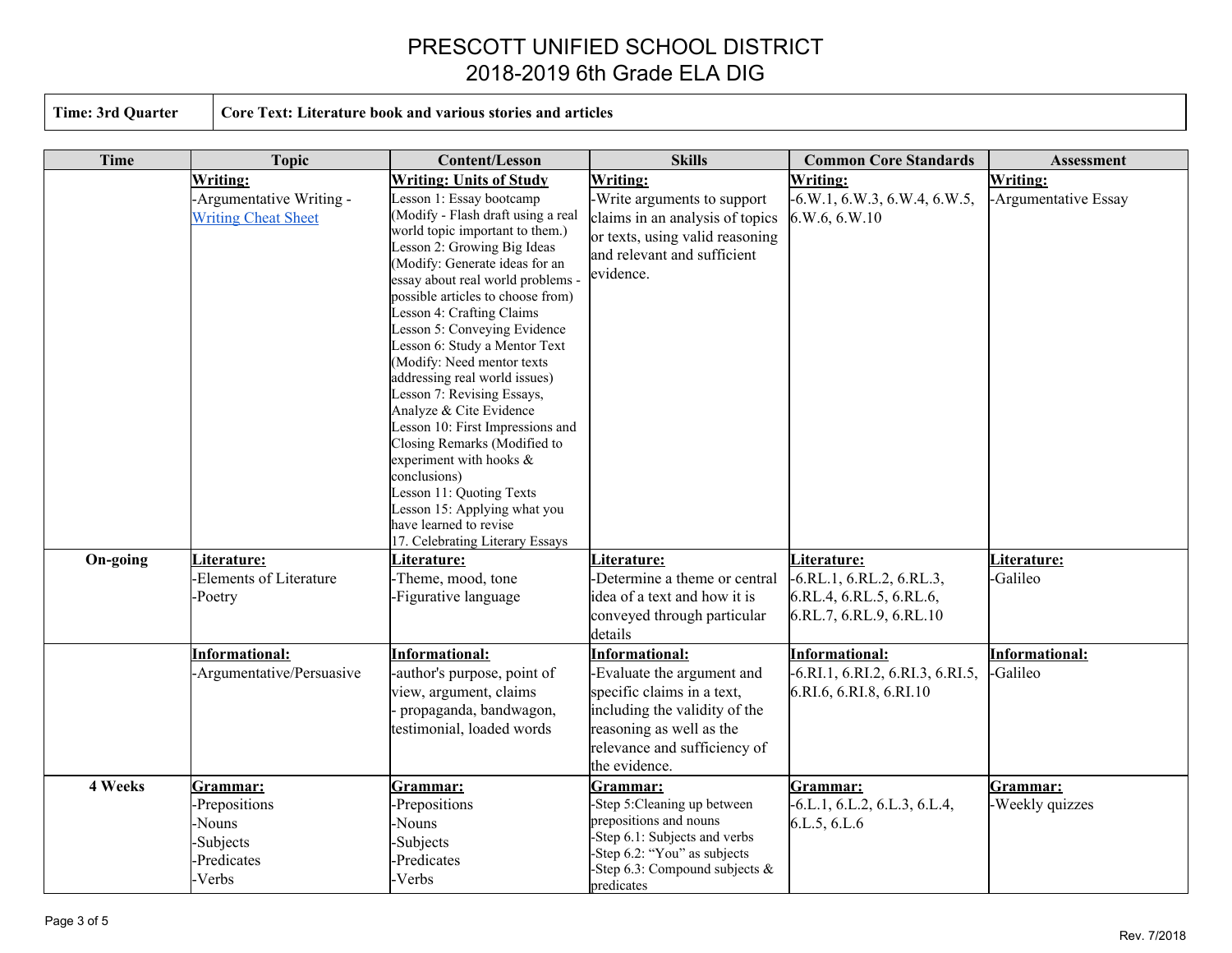**Time: 4th Quarter Core Text: Literature book and various stories and articles**

| Time    | <b>Topic</b>                                                                                                      | <b>Content/Lesson</b>                                                                                                                 | <b>Skills</b>                                                                                                                                                                                              | <b>Common Core Standards</b>                                                                           | <b>Assessment</b>                                                                                                                          |
|---------|-------------------------------------------------------------------------------------------------------------------|---------------------------------------------------------------------------------------------------------------------------------------|------------------------------------------------------------------------------------------------------------------------------------------------------------------------------------------------------------|--------------------------------------------------------------------------------------------------------|--------------------------------------------------------------------------------------------------------------------------------------------|
|         | <b>Writing:</b><br>-Poetry<br><b>Writing Review</b><br>-AZ Merit Writing Practice -<br><b>Writing Cheat Sheet</b> | <b>Writing: Review</b>                                                                                                                | <b>Writing:</b><br>-Use the various elements of<br>figurative language<br>-Write arguments to support<br>claims in an analysis of topics<br>or texts, using valid reasoning<br>and relevant and sufficient | <b>Writing:</b><br>$-6. W.2, 6. W.3, 6. W.4, 6. W.5,$<br>6. W.6, 6. W.7, 6. W.8, 6. W.9,<br>6. W.10    | <b>Writing:</b><br>-Poetry Portfolio<br>-EOY Writing Common<br>Assessment (link)<br>-EOY Writing Common<br><b>Assessment Rubric (link)</b> |
|         | <u>Literature:</u><br>Elements of Literature                                                                      | <u>Literature:</u><br>-compare, contrast, global<br>perspective                                                                       | evidence.<br>Literature:<br>-Comparing various types of<br>literature                                                                                                                                      | Literature:<br>$-6.RL.1, 6.RL.2, 6.RL.3,$<br>6.RL.4, 6.RL.5, 6.RL.6,<br>6.RL.7, 6.RL.9, 6.RL.10        | Literature:<br>-Galileo                                                                                                                    |
|         | <b>Informational:</b><br>-Argumentative/Persuasive<br>Informational Text                                          | <b>Informational:</b><br>-author's purpose, point of<br>view, argument, claims<br>propaganda, bandwagon,<br>testimonial, loaded words | <b>Informational:</b><br>-Evaluate the argument and<br>specific claims in a text,<br>including the validity of the<br>reasoning as well as the<br>relevance and sufficiency of<br>the evidence.            | Informational:<br>$-6. R1.1, 6. R1.2, 6. R1.3, 6. R1.4,$<br>6.RI.5, 6.RI.6, 6.RI.7, 6.RI.9,<br>6.RI.10 | <b>Informational:</b><br>-Galileo                                                                                                          |
| 4 Weeks | Grammar:<br><b>Review</b>                                                                                         | Grammar:<br>-Articles, Nouns, Verbs,<br>Adjectives, Prepositions,<br>Prepositional Phrases, Subjects,<br>Predicates                   | Grammar:<br>-Steps $1-6$                                                                                                                                                                                   | Grammar:<br>$-6.L.1, 6.L.2, 6.L.3, 6.L.4,$<br>6.L.5, 6.L.6                                             | Grammar:<br><b>EOY</b> Grammar Common<br>Assessment                                                                                        |